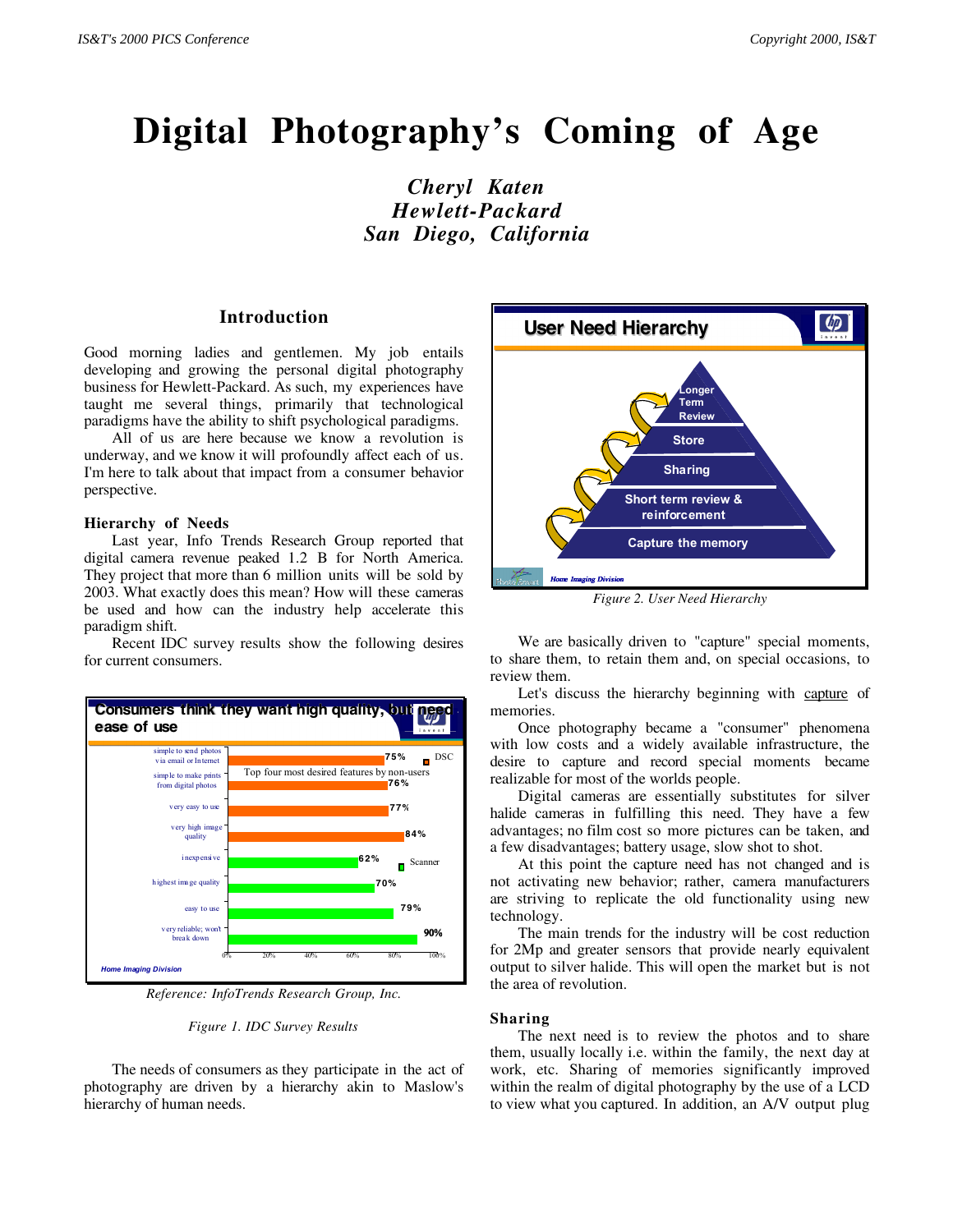allows use of the TV as a share device and most cameras today contain a simple "slide show" mode to facilitate this. Once you experience this kind of event you're a convert. I took pictures at my niece's high school graduation and was able to play them back once we all reassembled at home. This reinforcement of the new memory was very appreciated.

In addition, printers that can print directly from cameras will soon ('01 - '02) begin to penetrate the market making instant prints an easy occurrence.

To move this forward, very low cost printers that work without being connected to the PC must become pervasive. Just capture and print it!



*Figure 3. Complete Digital Imaging Solution*



*Reference: InfoTrends Research Group, Inc. Figure 4. Online Photo Community Sites*

The revolution is how we share. E mailing and web posting have become "killer apps" for digital cameras on PC's, and soon without a PC. This will become the dominant "sharing" mechanism of the 21<sup>st</sup> century.

Digital cameras however, have the ability to significantly affect the quality of memories captured because they can be "multi media" devices capturing sound and motion. Many of today's cameras contain features like this. Unfortunately they require PC's and rather complex software.

Digital cameras will be able to upload photos directly to the web or be e-mailed directly from the camera. Now I can send vacation shots while I'm on vacation and birthday party pictures during the Birthday party.

At this point the infrastructure is not well developed, and there is much work to do to develop it; but, when it reaches critical mass, it will create an entirely new "need" to share <u>immediately</u>, both in print and e-form.

Does the industry need digital mini labs and/or web based print services? They do help legitimize digital photography, but I fundamentally don't believe the "old" service center paradigm will survive this revolution because it doesn't offer the immediacy you will become accustomed to with the rest of the experience.

With today's photographic home printers, evolving appliances like electronic photo frames and albums, and even the set top box, I can have immediate access to pictures that can be printed at quality that is beginning to rival 35mm silver halide. Add to this "wireless" connectivity and I get point, shoot, and print instantly.

## **Challenges**

What are the challenges to be overcome? First, cost of home printed output must decline. To a great degree this is a volume-based problem that can be resolved by use of roll stock or through larger media packs. About 30% of inkjet media cost is in cutting and packaging. Second, durability must improve, and this will happen. Light fastness can rival silver halide, and in addition, inkjet won't yellow upon dark storage. This area only requires focus as home printing becomes more common consumers will demand this attribute be addressed.

However, my premise is that printing will be a small aspect of the new digital infrastructure. The advantages of digital images are that they can be stored, transmitted, and continually reproduced without loss of quality. This just isn't true of film, and reproduction of printed output leaves much to be desired.

Taking a global perspective, there are few digital imaging operations.

There is always much press coverage of digital printing services as the "answer" to the infrastructure development that opens up digital photography. This just isn't true. The infrastructure needs are for standardization of protocols and file formats such that consumers can be confident that they can view their photo's anywhere, at anytime, even centuries from now. Today we have communication standards like "HAVi" evolving for the entertainment environment, "WAP" for cell phones to internet, XML for internet, Fax formats, etc.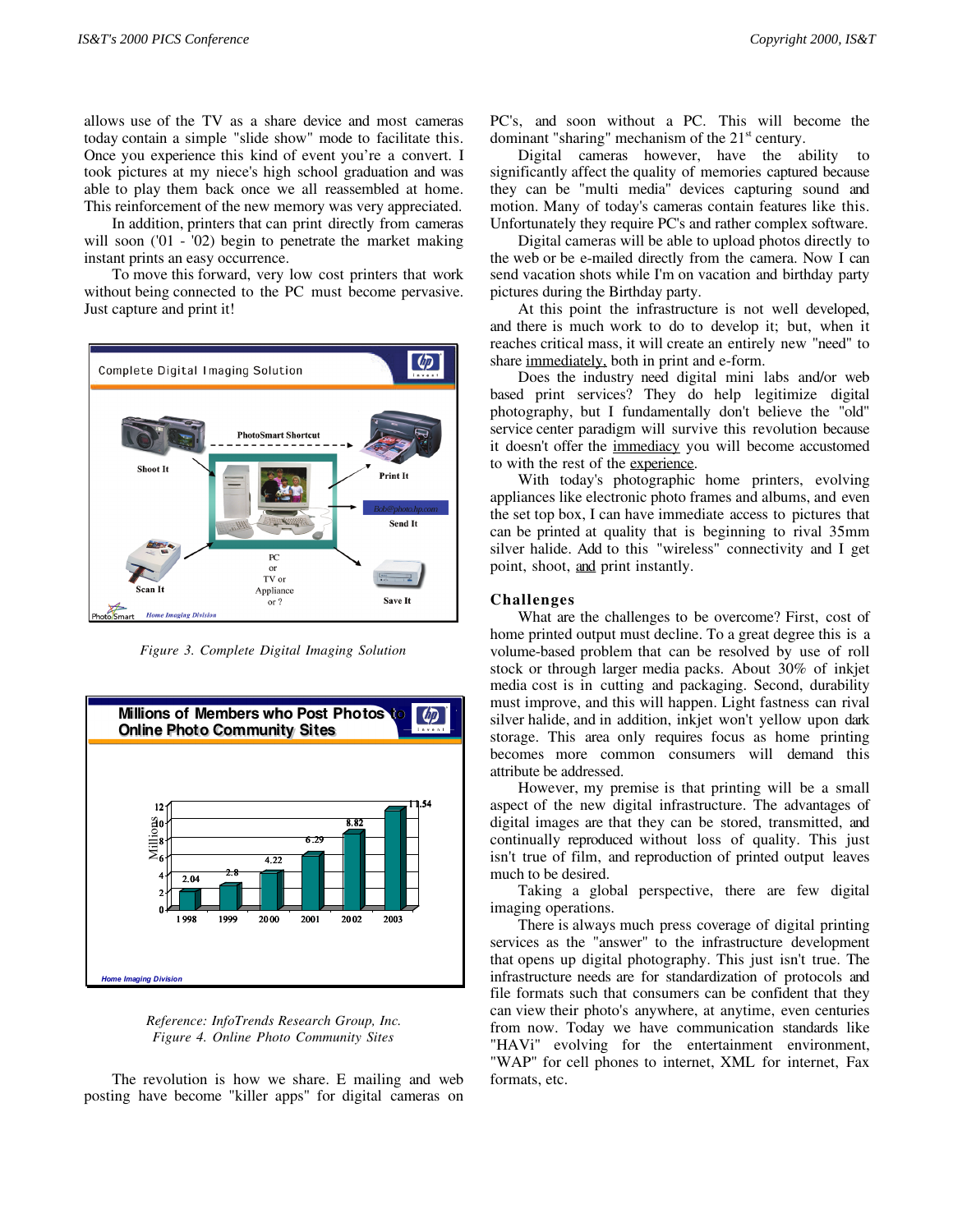

Development of market acceptance of communications protocols is in its infancy; but basic picture file formats have been around for a while, and the fact that they continue to proliferate is of concern. 3 examples are shown in Fig. 7.

Camera manufacturers have so far been peripheral players, focusing on camera and picture taking functionality like DPOF, not on how their images will network and be transmitted. As long as you could get your photos to a PC, you were done; but PC penetration is limited, and will continue to be so because of the learning curve involved.

The core of this standardization involves color interchange formats, compression formats, and communication protocols. Today we have the ISO (International Standards Organization) committee and the IEC (International Electrotechnical Commission) vying to drive these standards. Both committees must cooperate with each other and must base their decisions on technical robustness that is experimentally verified. Too often decisions within these standard bodies become political in nature.

Digital photography can be a key driver of these formats and my call to action is to get involved and drive the direction for the benefit of digital imaging.

### **Storing/Archiving**

Storing digital photography is the next need. Again, universal format standards do not exist and this causes great consumer anxiety for long term use of digital photographs.

Unless a physical film analog like low cost memory or a standard file type develops this area will be the point of maximum insecurity. We all recognize how easily types of "recorded media" can be replaced; vinyl records, 8 track tape, etc. The company that puts forward a 50 picture, \$10 solution will dominate this area and finally allow consumers the ease-of-use and affordability that allow digital to succeed.

In the interim, many ideas will evolve. The two best approaches, in my opinion, will be non-PC, CD then DVD writers and Internet storage. The CD/DVD paradigm is a comfortable and familiar one. Again, standards and protocols